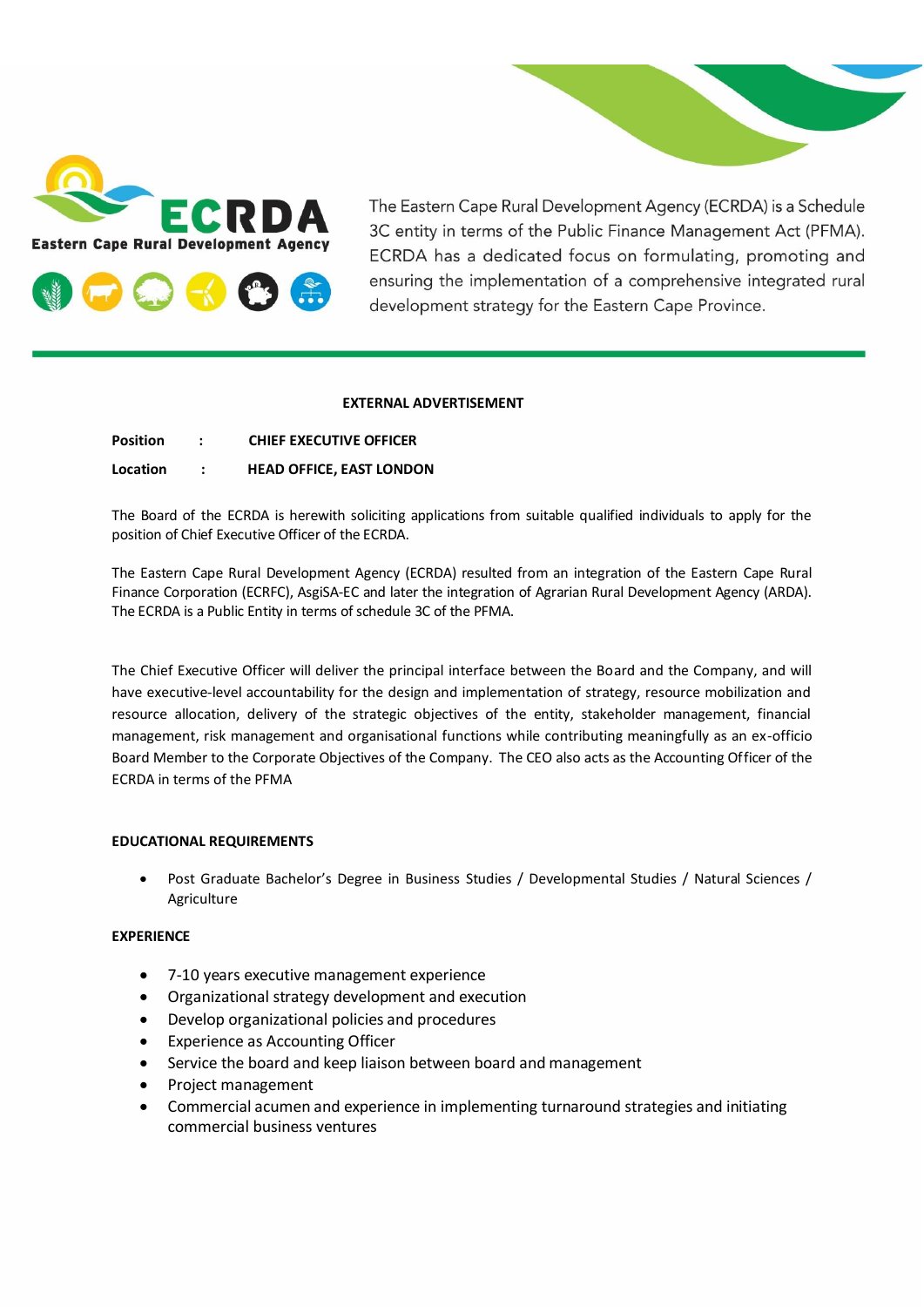#### **COMPETENCIES**

- Visionary leadership
- Delegation of Authority and Responsibility
- Integrity
- Developing organizational talent
- Individual leadership/influencing/lobbying capabilities
- Strategic leadership and management
- Visionary leadership in the context of transversal Rural development
- Excellent Communication skills

### **KEY PERFORMANCE AREAS**

- Policy formulation and implementation
- Corporate Governance
- Stakeholder Management
- Leadership of the Organization
- Servicing the Board
- Resource Management
- Transversal Rural development coordination and integration
- Health, Safety and Environment

## **SKILLS AND KNOWLEDGE**

- Development facilitation operations and practices
- Stakeholder Management
- Corporate Governance
- Organizational leadership, particularly related to Public Service Entities
- Rural Development
- Project Financing
- Advanced Project Management skills
- Budget management, skills and experience
- Computer literacy
- Valid driver's license

# **NOTE: All the candidates who applied in the previous advert need not to reapply as their applications will be considered under this advert.**

The application, which should as minimum contain a covering letter, CV, certified copies of your identity document, and qualifications, should be submitted to: **Recruitment@ecrda.co.za**

Technical enquiries should be directed to the Acting Chief Executive Officer: Dr. L. Mrwebi

Note: Applicants must please note that further checks will be conducted once they are shortlisted and that appointment is subject to positive outcomes on these checks, which include qualification verification, reference checks, back ground checks and criminal records verification. Finger prints may be taken on the day of the interviews.

## **CLOSING DATE: 2 July 2018**

**Late applications will not be accepted.**